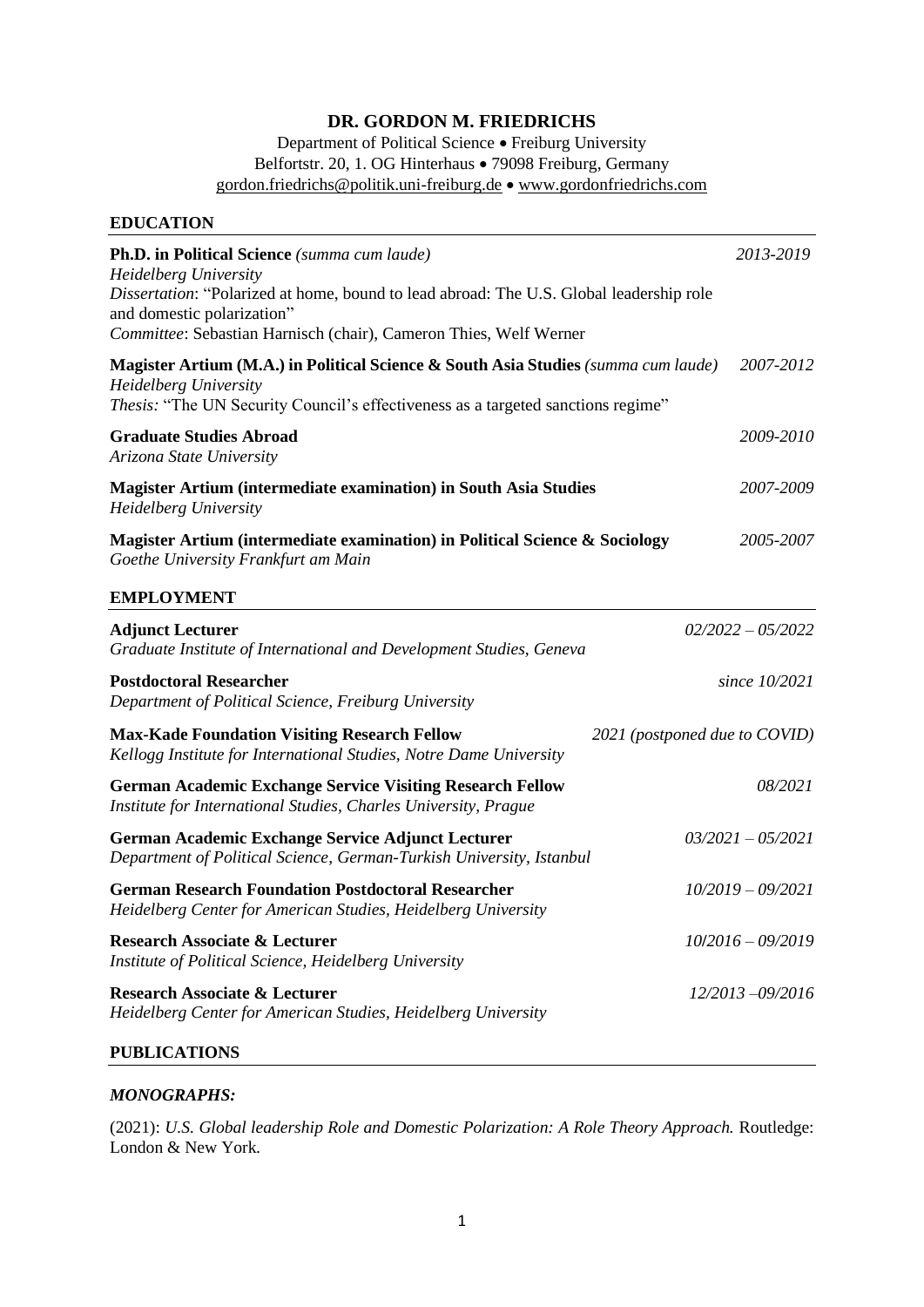## *EDITED VOLUMES:*

(2022): *National Role Conceptions in a New Millennium: Defining a Place in a Changing World* (with Michael Grossman and Francis Shortgen). Routledge: London & New York (forthcoming).

(2019)**:** *The Politics of Resilience and Transatlantic Order: Enduring Crisis?* (with Sebastian Harnisch and Cameron Thies) Routledge: London & New York.

## *PEER REVIEWED JOURNAL ARTICLES:*

(2022): "The Effects of Polarization for U.S. foreign policy behavior in international negotiations: Revisiting the two-level game". *International Studies Review* (accepted).

(2022): "Populist minds think alike? National identity conceptions and foreign policy preferences of populist leaders". *Foreign Policy Analysis (*accepted).

(2021): "Polarized we trade? Intra-Party Polarization and U.S. trade policy." *International Politics*. In Special Issue "Domestic Polarization and U.S. Foreign Policy", ed. by Friedrichs, Gordon and Jordan Tama*. Online first*.

(2021): "Polarization and U.S. Foreign Policy: Key Debates and New Findings" (with Jordan Tama). *International Politics*. In Special Issue: "Domestic Polarization and U.S. Foreign Policy", ed. by Friedrichs, Gordon and Jordan Tama (*forthcoming*).

(2021): "Die Polarisierten Staaten von Amerika und internationale Ordnungspolitik(en)" [The Polarized States of America and International Order] (with Sebastian Harnisch). *Zeitschrift für Internationale Beziehungen* 28(): 83-99.

(2019): "From Factions to Fractions: India's Foreign Policy Roles across different Party Systems." *India Review* 18 (2): 125-160.

(2017): "Alliances Rebalanced? The Social Meaning of the U.S. Pivot and Allies' Responses in Northeast Asia" (with Sebastian Harnisch). *The Korean Journal of International Studies*, 15(1): 1-39.

(2016): "Schwerpunktverlagerung, Richtung ungewiss? Der "US-Pivot to Asia" und seine unintendierten Konsequenzen" [A pivot to nowhere? The U.S. pivot to Asia and its unintended consequences] (with Sebastian Harnisch). *ASIEN*, 139: 44-74.

(2016): "Mediatisation of expertise? How media affects communication patterns in external economic policy advice in Germany and the United States" (with Dorota Stasiak, Eva Savinova und Andrea Römmele). *Zeitschrift für Politikberatung*, 8 (2-3): 115-129.

#### *BOOK CHAPTERS IN EDITED VOLUMES:*

(2022): *"*The Organization of American States' role as facilitator of democracy promotion: Persuasion and social influence during the political crisis in Venezuela", in: Michael Grossman, Francis Shortgen, and Gordon Friedrichs: *National Role Conceptions in a New Millennium: Defining a Place in a Changing World.* Routledge: London & New York.

(2022): **"**Shrinking the U.S. leadership role: Populism and the change of domestic and international 'Others'" (with Sebastian Harnisch), in: Michael Grossman, Francis Shortgen, and Gordon Friedrichs: *National Role Conceptions in a New Millenium: Defining a Place in a Changing World*. Routledge: London & New York.

(2022): "Defining Roles in a Polycentric World" (with Michael Grossman & Francis Shortgen), in: Michael Grossman, Francis Shortgen, and Gordon Friedrichs: *National Role Conceptions in a New Millennium: Defining a Place in a Changing World.* Routledge: London & New York.

(2022): "Conclusion: Turbulence in the 21st Century International Order" (with Francis Shortgen and Michael Grossman), in: Michael Grossman, Francis Shortgen, and Gordon Friedrichs: *National Role Conceptions in a New Millennium: Defining a Place in a Changing World.* Routledge: London & New York.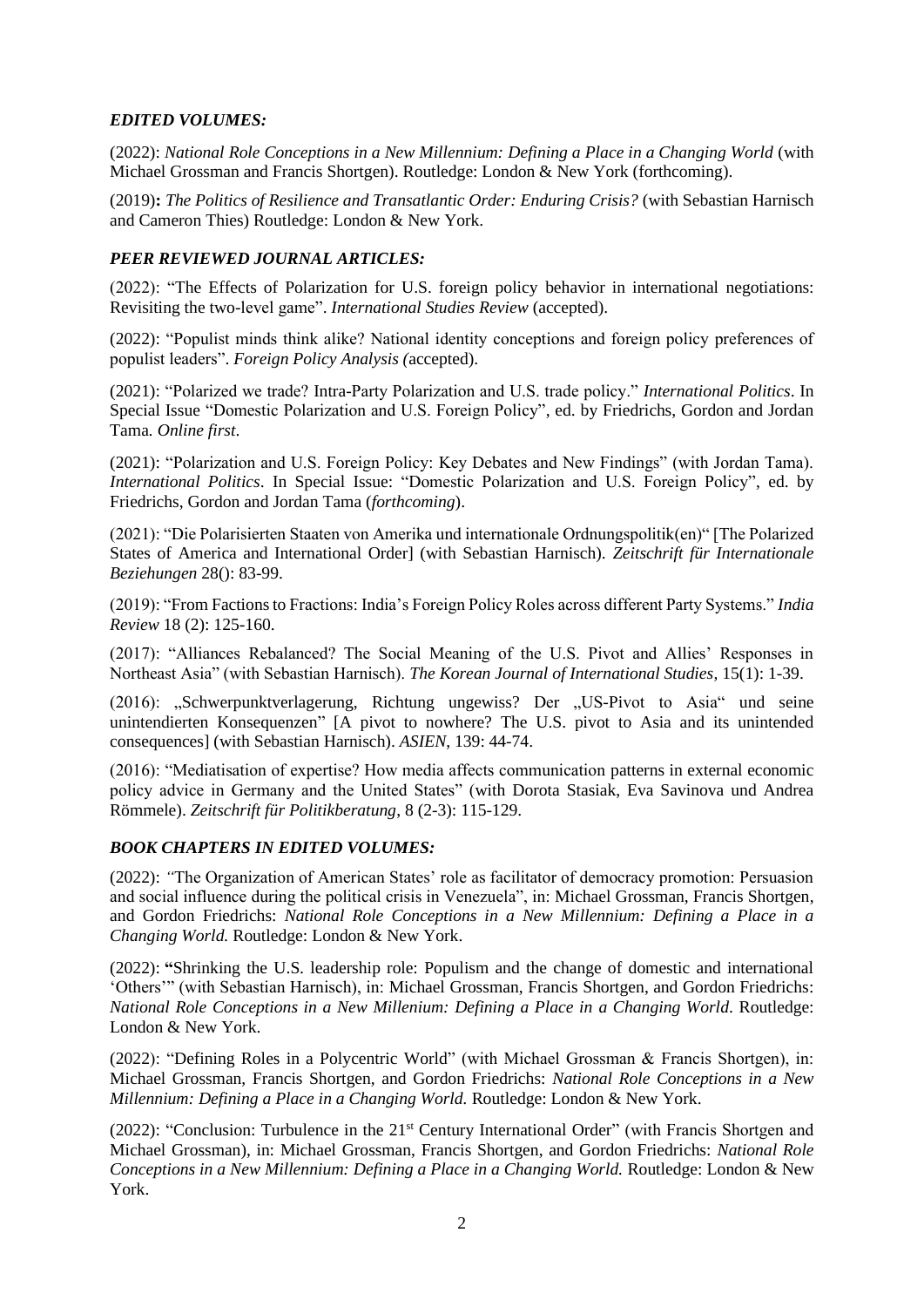(2021): "Leading by example or extortion? U.S. leadership role transition under the Trump administration", in: Florian Böller and Welf Werner: *A Hegemonic Transition? Reconfigurations of Global Economic and Security Orders in the Age of Trump.* Palgrave Macmillan: New York, pp. 125-146.

(2021): "Protectionism First: Trumpscher Populismus und die internationale liberale Wirtschaftsordnung" [Protectionism First: Trumpian Populism and the liberal international economic order], in: Florian Böller, Steffen Hagemann, Marcus Müller, and Lukas Herr: *Weltmacht und Demokratie - Die USA nach der Ära Trump [Global Power and Democracy: The US after the Era Trump]*. Nomos: Baden-Baden.

(2019): "Theorizing transatlantic crisis resilience: An introduction (with Sebastian Harnisch and Cameron Thies)", in: Gordon Friedrichs, Sebastian Harnisch, and Cameron Thies: *Enduring Crisis? The Politics of Resilience and Transatlantic Relations*. Routledge: New York, pp. 1-17.

(2019): "A New Grand Bargain? Trumpian Populism and Shifts in Liberal Economic Order", in: Gordon Friedrichs, Sebastian Harnisch, and Cameron Thies: *Enduring Crisis? The Politics of Resilience and Transatlantic Relations.* Routledge: New York, pp. 203-220.

(2019): "The Logic of Crisis Resilience in Transatlantic Relations" (with Sebastian Harnisch and Cameron Thies), in: Gordon Friedrichs, Sebastian Harnisch, and Cameron Thies: *Enduring Crisis? The Politics of Resilience and Transatlantic Relations.* Routledge: New York, pp. 221-236.

(2018): "Südkoreas strategischer Wankelmut zwischen den Großmächten: Eine liberale Erklärung" [South Korea's strategic ambiguity among great powers: A liberal explanation] (with Sebastian Harnisch), in: Mischa Hansel, Sebastian Harnisch, und Nadine Godehardt: *Chinesische Seidenstraßeninitiative und amerikanische Gewichtsverlagerung*. Baden-Baden: Nomos, S. 41-72.

(2018): "Nordkoreas neue Strategie zur Stabilisierung dynastischer Herrschaft: Nuklearwaffen und innenpolitische Säuberungen" [North Korea's new strategy for regime stability: Nuclear weapons and domestic purges] (with Sebastian Harnisch), in: Mischa Hansel, Sebastian Harnisch, und Nadine Godehardt: *Chinesische Seidenstraßeninitiative und amerikanische Gewichtsverlagerung*. Baden-Baden: Nomos, S. 125-156.

(2015): "Rüstungskontrolle/Rüstungskontrollpolitik" [Arms Control] (with Sebastian Harnisch), in: Dieter Nohlen und Florian Grotz: *Kleines Lexikon der Politik.* Beck Verlag: München.

(2015): "Sanktionen/Sanktionspolitik" [Sanctions] (with Sebastian Harnisch), in: Dieter Nohlen und Florian Grotz: *Kleines Lexikon der Politik*. Beck Verlag: München.

#### *OTHER PUBLICATIONS:*

(2021): *"*Domestic Polarization and U.S. Foreign Policy: Ideas, institutions, and policy implications*", Conference Report, Zeitschrift für Außen- und Sicherheitspolitik* 14: 83–89.

(2020): "International Politics Podcasts 101 – A 'Best of' List", *HCA Graduate Blog*, <https://hcagrads.hypotheses.org/3044>

(2019): *Muster der Politikberatung: Wirtschaftspolitische Beratung in Deutschland und den USA im Vergleich [Patterns of economic policy advice: Economic policy advisory in German and the U.S. in comparative perspective]* (with Dorota Stasiak & Martin Thunert). Düsseldorf: Hans-Böckler Stiftung. Online verfügbar: [http://www.boeckler.de/pdf/p\\_study\\_hbs\\_423.pdf.](http://www.boeckler.de/pdf/p_study_hbs_423.pdf)

(2017): "3-Länder-Tagung: Regionalismus in einer entgrenzten Welt" – Konferenzbericht [Regionalism in a boundless world], *Conference Report*, *Zeitschrift für Außen- und Sicherheitspolitik*, 10(1): 99-104.

(2016): "Sailing the Water's edge – sailing to nowhere? Book review of Helen V. Milner's & Dustin Tingley's 'Sailing the Water's Edge: The Domestic Politics of American Foreign Policy', *IReflect – Student Journal of International Relations*, 3(1): 101-103.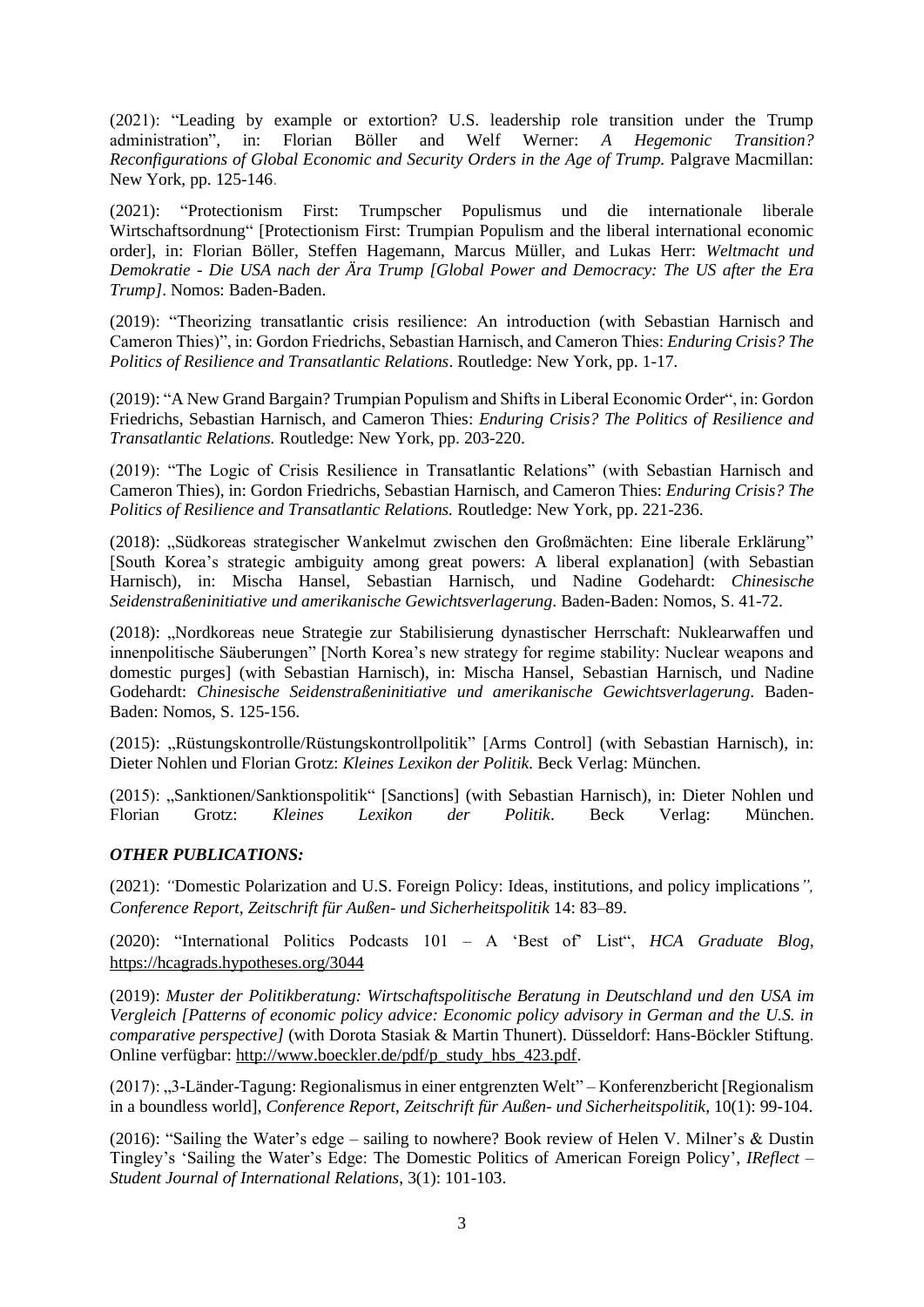(2013): *Smart Security Council? Analyzing the Effectiveness of Targeted Sanctions*. Hamburg: Anchor Academic Publishing.

## **UNDER REVIEW**

"Quantitative Content Analysis". Revise and resubmit in Mello, Patrick and Falk Ostermann (eds.): *Routledge Handbook of Foreign Policy Analysis Methods.* Routledge: London & New York.

• Presented at the Workshop "Methoden der Außenpolitikanalyse: Ansätze, Daten und Perspektiven [Foreign Policy Analysis Methods: Approaches, Data, Perspectives]", University of Erfurt (2019).

"When leaders disappoint: Failed Leadership in international politics and its unintended consequences". Under review at *International Relations*.

## **CONFERENCE & WORKSHOP PAPERS**

(2022): "Roundtable: Domestic Polarization and U.S. Foreign Policy: Ideas, institutions, and policy implications", Annual convention of the International Studies Association, Nashville.

(2021): "Roundtable: New Directions in Foreign Policy Analysis." Annual convention of the International Studies Association (virtual).

(2021): "Against all odds: Crises management and resilience of Transatlantic Relations." Annual convention of the International Studies Association (virtual).

(2020): "Polarized we trade? Intraparty polarization and U.S. trade policy." Virtual Workshop: Domestic Polarization and U.S. Foreign Policy: Ideas, institutions, and policy implications, Heidelberg University.

(2020): "All populism is global? Populist role conceptions and challenges to international authority in the 21st century." WISC 2020 Sixth Global International Studies Conference (*postponed to 2022*).

(2020): "Roundtable: The Methodologies of Role Theory: Towards Greater Coordination and Coherence." Annual convention of the International Studies Association, Honolulu, Hawaii (*canceled*).

(2019): "All good things come in threes: Ideological, institutional, and affective polarization in the making of democracies' foreign policy." Workshop: New Directions in Foreign Policy Analysis, London University, City.

(2019): "Death by Transition? U.S. Leadership Role and Altercasting by Others under the Trump Administration." Conference: A Hegemonic Transition? Reconfigurations of Global Economic and Security Orders in the Age of Trump, Heidelberg Center for American Studies*.*

(2019): "More Data, more Problems? Methodische Ansätze zur quantitativen Inhaltsanalyse von Außenpolitikpräferenzen und Kontestation" [Quantitative content analysis of foreign policy preferences and contestation], Workshop: Methoden der Außenpolitikanalyse: Ansätze, Daten und Perspektiven [Foreign Policy Analysis Methods: Approaches, Data, Perspectives], University of Erfurt.

(2018): "A New Grand Bargain? Trumpian Populism and Shifts in Liberal Economic Order." German Political Science Association Conference, Frankfurt am Main.

(2017) "Polarizer, Populist, or both? Donald Trump's relationship with Congress and changing patterns of U.S. foreign policy" (with Sebastian Harnisch). IR Conference of the German Political Science Association, Bremen.

(2017): "The Populist's New Clothes: Policy Preferences of the Trump Administration and Transatlantic Crises Management." Workshop: Crisis, the Politics of Resilience, and the Future of Transatlantic Relations, Heidelberg Center for American Studies.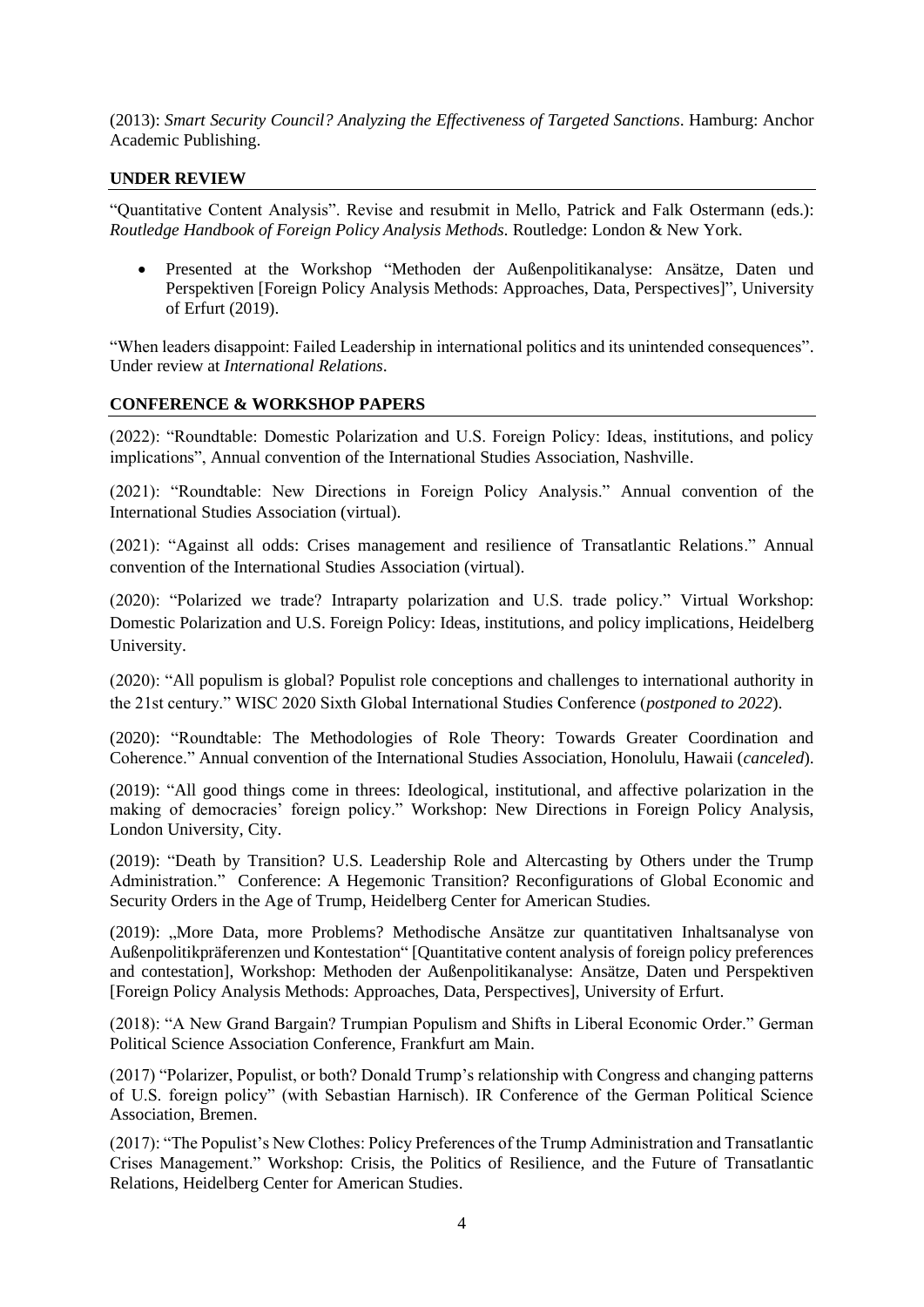(2017): "Polarized at home, bound to lead abroad: Contestation and Role Contestation and Change of U.S. Global Leadership." Annual convention of the International Studies Association, Baltimore.

(2016): "Nordkoreas neue Strategie zur Stabilisierung dynastischer Herrschaft: Nuklearwaffen, Provokationen und innenpolitische Säuberungen?" [North Korea's new strategy for regime stability: Nuclear weapons and domestic purges] (with Sebastian Harnisch). Workshop: Stabilität und Krisen: Sicherheitspolitische Dynamiken in Asien [Stability and crises: security dynamics in Asia], German Institute for International and Security Affairs*,* Berlin.

(2016): "From role to counter-role taking: The U.S. Pivot to Asia and the allies' responses in Northeast Asia" (with Sebastian Harnisch). Annual convention of the International Studies Association, Atlanta.

(2015): "The U.S., its Pivot to Asia and allies in the Northeast Asia: convergence or divergence" (with Sebastian Harnisch). Workshop: Strategic Triangle: US-China-Europa, University Frankfurt am Main.

(2015): "Rebalancing oder Counter-balancing? The U.S. Pivot to Asia and its unintended consequences" (with Sebastian Harnisch). German Political Science Association, Duisburg.

(2015): "From Factions to Fractions: Indian foreign policy role-taking across different coalitional settings". Annual conference of the British International Studies Association, London.

(2015): "The Pivot to Asia, a pivot getting nowhere? A role theoretical study of U.S. leadership and contestation at home and abroad" (with Sebastian Harnisch). Annual convention of the International Studies Association, New Orleans.

(2015): "Economic Policy Think Tanks in Germany and the United States: Supply, Demand, Instruments and Strategies of Policy Advice. Think Tanks in the Knowledge Society" (with Martin Thunert), University of Speyer.

# 5 *GRADUATE COURSES (HEIDELBERG UNIVERSITY):* Foreign Policy Analysis (virtual) *summer 2021* US Foreign Policy Analysis in a Polarized Age (virtual) *winter 2020* US Global Hegemony (virtual) *summer 2020* American Culture and Society *winter 2014 GRADUATE COURSES (ABROAD):* Foreign Policy Analysis (Graduate Institute of International and Development Studies) s*pring 2022 UNDERGRADUATE COURSES (ABROAD):* Current Issues in International Politics (Turkish-German University, Istanbul; virtual) *summer 2021 UNDERGRADUATE COURSES (FREIBURG UNIVERSITY):* Qualitative Methods *summer 2022* Regional Governance in Asia *summer 2022* The European Union as a Global Actor *fall 2021* Introduction to Political Science *fall 2021 UNDERGRADUATE COURSES (HEIDELBERG UNIVERSITY):* U.S. Foreign Policy Analysis *summer 2015, 2016, 2017, 2021* US Hegemony and International Relations *winter 2014, 2015, 2016, 2017, 2018, 2019* US Foreign Policy in the Trump Era *summer 2018, 2019* The US Role in the Asia Pacific **summer 2019** *summer 2019* Conflict & Cooperation in the Asia Pacific *summer 2018, 2019*

#### **TEACHING EXPERIENCE**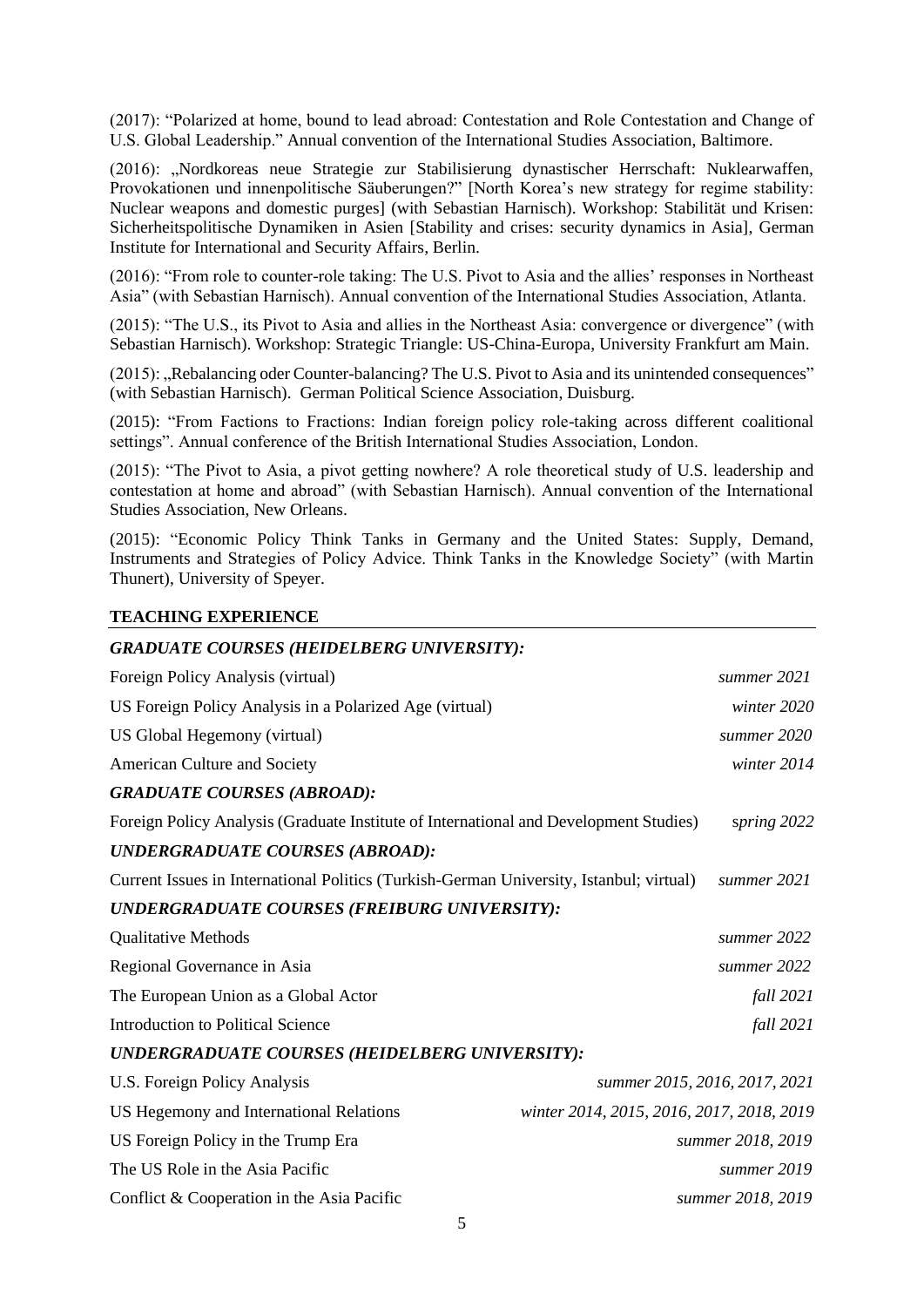#### **PROFESSIONAL SERVICE (NATIONAL/INTERNATIONAL)**

#### *REVIEWER*

*International Studies Review India Review German Academic Exchange Service*

#### *INVITED PRESENTATIONS*

"The Return of Liberal Internationalism? The Biden-Administration and transatlantic relations", Atlantische Akademie Rheinland-Pfalz (virtual). *2021*

"The Biden Administration and U.S. Global Strategy: Perspectives on Transatlantic Relations", virtual public debate (joint with Cameron Munter, Małgorzata Zachara-Szymańska, Kryštof Kozák, and Martyn de Bruyn). *2021*

"Transatlantic relations and the incoming Biden administration", 4EU+ Alliance, Charles University, virtual public debate (joint with Jan Hornat, Alessandro Colombo, Aleksandra Jarczewska, and Cameron Munter). *2020*

"COVID-19 and U.S. Global Leadership", podcast episode "Corona in the U.S.", Heidelberg Center for American Studies,<https://www.hca.uni-heidelberg.de/podcasts/index.html> (joint with Sebastian Harnisch). *2020*

"Threatening gestures and denuclearisation – nuclear conflict between North Korea and the U.S.", Evangelische Akademie Loccum. *2019*

"North Korea: Regime stability and foreign policy behavior", Akademie für Politische Bildung Tutzing. *2019*

"Populism and foreign policy analysis: Approaches and methods" (with Sebastian Harnisch). Institute of Political Science, Heidelberg University. *2019*

"Undermining the global nuclear order? Impacts of unilateral negotiations between the U.S. and North-Korea." Evangelische Akademie Hofgeismar, Haus der Kirche, Kassel. *2018*

"Institutional or Moral Decay? The Trump presidency and the domestic politics of U.S. foreign policy." Verband der deutsch—amerikanischen Clubs, Steinbach am Donnersberg. *2018*

"American Democracy under Donald Trump and the consequences for the liberal international order", Atlantische Akademie, Ramstein, Baumholder, and Spangdahlem. *2017*

"U.S. Populism and foreign policy under Donald Trump", Atlantische Akademie Rheinland-Pfalz. *2017*

"There will always be another day and another election: The transatlantic relations in times of key elections on both sides of the Atlantic." Europäische Akademie Otzenhausen. *2017*

"Partner in Crime? Die transatlantischen Beziehungen unter der neuen US-Präsidentschaft." Chair at public panel, Akademie für Politische Bildung Tutzing & Women in International Security, Munich. *2017*

"Polarization in den U.S.: Trump and Populism", Institute of Political Science, Heidelberg University. *2017*

"North Korea's new strategy for regime stability: Nuclear weapons and domestic purges" (with Sebastian Harnisch), Institute of Political Science, Heidelberg University. *2016*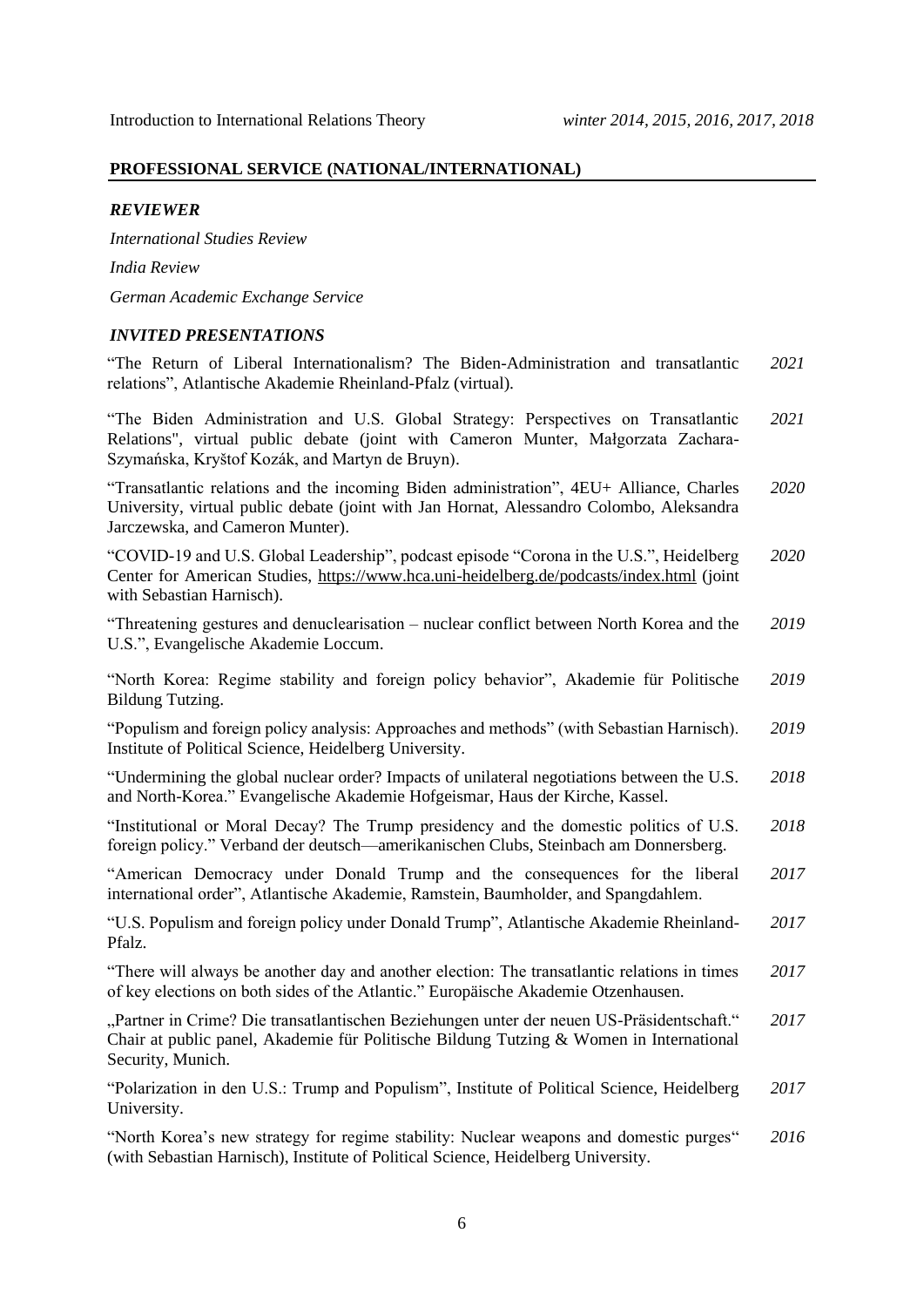"U.S. elections 2016: The rise of Donald Trump and the American political system", Die Außen- und Sicherheitspolitische Hochschulgruppe, Institute of Political Science, Heidelberg University. *2016*

"Pitfalls of Leadership? German and U.S. foreign policy before and after the elections", Verband der deutsch—amerikanischen Clubs, Trier, 2016. *2016*

#### *WORKSHOP & CONFERENCE PANEL ORGANIZING ACTIVITIES*

*"Foreign Policy Roles of International Organizations amidst global crises"*, Workshop (with Diana Panke), Freiburg University. *2022*

*"Domestic Polarization and U.S. Foreign Policy: Ideas, institutions, and policy implications"*, Roundtable at the Annual convention of the International Studies Association, Nashville, TN (with Jordan Tama). *2022*

"*Who participates in global affairs anymore? The polarization of expertise and institutions in U.S. foreign policymaking"*, Panel at the German Association for American Studies annual conference, Heidelberg University. *2021*

*"Domestic Backlashes of International Order and Globalization: A Foreign Policy Analysis Perspective",* Workshop, Heidelberg University.  *2020*

*"Domestic Polarization and U.S. Foreign Policy: Ideas, institutions, and policy implications",* (virtual) Workshop (with Jordan Tama). *2020*

*"New Methods in Foreign Policy Analysis"* (with Falk Ostermann), Panel at German International Relations annual conference, Freiburg University. *2020*

*"Crisis, the Politics of Resilience, and the Future of Transatlantic Relations"*, Workshop (with Sebastian Harnisch & Cameron Thies), Heidelberg University. *2017*

#### *MEMBERSHIPS IN PROFESSIONAL SOCIETIES*

International Studies Association

British International Studies Association

German Political Science Association

German Association for American Studies

#### **PROFESSIONAL SERVICE (UNIVERSITY/COLLEGE/DEPARTMENT LEVEL)**

| Member of the Graduate Council of the Research Training Group "Authority and Trust"<br>in American Culture, Society, History, and Politics" (joint with Judith Keller and<br>Johanna Mast), Heidelberg Center for American Studies | 2021      |
|------------------------------------------------------------------------------------------------------------------------------------------------------------------------------------------------------------------------------------|-----------|
| Spokesperson of research group "Foreign and Security Policy" (joint with Patrick<br>Mello, Sabine Mokry, and Falk Ostermann), German Political Science Association                                                                 | 2020-2023 |
| Spokesperson of research group "Foreign and Security Policy" (joint with Klaus<br>Brummer, Sandra Destradi, and Patrick Mello), German Political Science Association                                                               | 2017-2020 |
| <i>Chairman of library commission, Institute of Political Science (Heidelberg University)</i>                                                                                                                                      | 2019      |
| <i>Member of library commission, Institute of Political Science (Heidelberg University)</i>                                                                                                                                        | 2016-2019 |
| Spokesperson of PhD students, Institute of Political Science (Heidelberg University)                                                                                                                                               | 2017-2019 |
| Member of the Council for Graduate Studies (Heidelberg University)                                                                                                                                                                 | 2014-2016 |

#### *B.A. THESIS READER*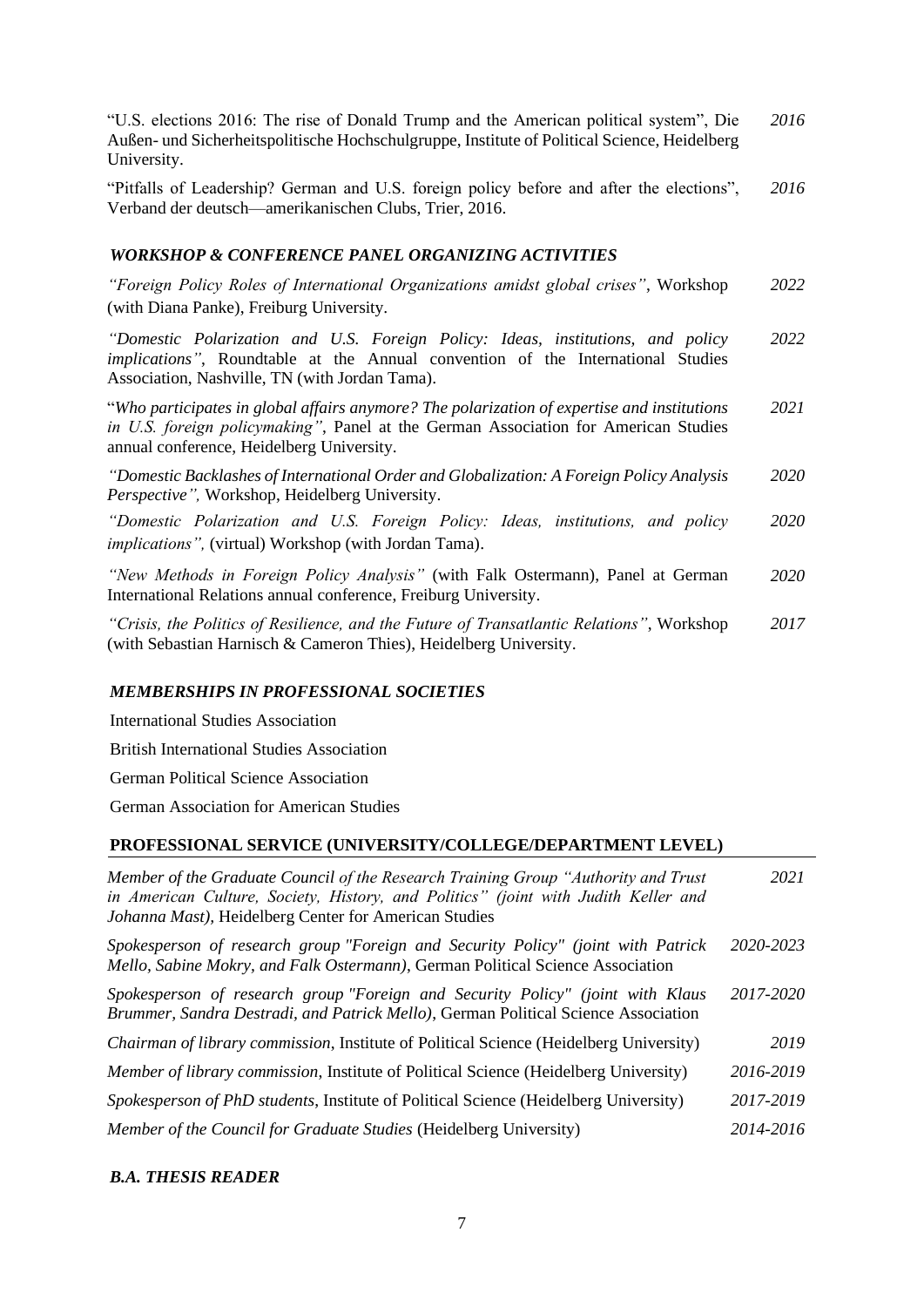| Fenna Kreuz: tba              | summer 2022 |
|-------------------------------|-------------|
| Lynn Ossenbrüggen: <i>tba</i> | summer 2022 |
| <b>Omer Goktug Karaahmet</b>  | summer 2022 |

## *M.A. THESIS READER*

| Felix Wendel                                                                                                                                                                         | winter 2021 |
|--------------------------------------------------------------------------------------------------------------------------------------------------------------------------------------|-------------|
| Marius Kaisig: tba                                                                                                                                                                   | winter 2021 |
| Jonas Gockel: "Changing IAEA Role Conceptions in the 21st Century"                                                                                                                   | summer 2021 |
| Josh Tobolt: "American Whiteness & Collective Violence: Ethnic Irish & the<br>Chicago Police Department during the Chicago Race Riot of 1919"                                        | summer 2021 |
| Junxuan Li: "U.S.-China Trade Conflicts in the Trump Era: Contrasting<br>American and Chinese Views and Rationales"                                                                  | summer 2021 |
| Norma Delia Moreno Castillo: "AI building Global Hegemony"                                                                                                                           | summer 2021 |
| Patrick Alfred Bias: "Die polnischen Außenbeziehungen zu Deutschland und der<br>Ukraine in der postkommunistischen $\AA$ ra – embedded bilateralism oder einfache<br>Partnerschaft?" | summer 2020 |
| Shihan Li: "Towards Westlessness? Germany's Redefinition of "Westerness" with<br>European Focus"                                                                                     | summer 2020 |
| Xenia Rak: "Germany's 'Role' in Ukraine"                                                                                                                                             | summer 2020 |
| Oliver Nothdurft: "The Making and Breaking of Transatlantic Trust. Relational<br>Measurement and Crisis Resilience"                                                                  | winter 2019 |
| Daniel Massing: "Autorität der USA in der internationalen Handelspolitik im<br>Rahmen der WTO"                                                                                       | winter 2019 |

## *M.A. EXAMINATION COMMITTEE MEMBER*

| Felix Wendel                                                                                                                 | winter $2021$ |
|------------------------------------------------------------------------------------------------------------------------------|---------------|
| <b>Josh Tobolt</b>                                                                                                           | summer 2021   |
| Mehdi Sejdiu                                                                                                                 | summer 2019   |
| Claudia Guarneri, Isabella Lauber, Elisa Seith, Fanny Schardey, Nikolaus Reeg,<br>Sviatlana-Maryia Zdobnikava, Rebecca Beigl | winter 2018   |
| Franziska Petri, Tatjana Romig, Delphine Buffat                                                                              | summer 2018   |
| Tijana Lujic, Michael Hebeisen, Lisa Gesper, Leonie Arzberger, Benedict Bechtel,<br>Kerstin Zettl, Jason Franz               | winter 2017   |
| Eike Petersen, Lars-Hendrik Hartwig, Konstantin Tuktarev, Nicholas Duquenne                                                  | summer 2017   |
| Chang-Woo Nam, Henning Walravens, Theresa Heep, Kristina Wilke, Johannes<br>Lohmann, Jessica Glatz, Lena Elmgren             | winter $2016$ |

## **GRANTS**

| German Academic Research Service Travel Grant, Nashville $(1.700\epsilon)$                                                                                                                                                                                             | 2021 |
|------------------------------------------------------------------------------------------------------------------------------------------------------------------------------------------------------------------------------------------------------------------------|------|
| German Research Foundation Fund, research training group "Authority and Trust"<br>Heidelberg University (assisted Manfred Berg, Günter Leypoldt, Ulrike Gerhard, Sebastian<br>Harnisch, Margit Peterfy, Magnus Schlette, Soledad Alvarez Velasco, Jan Stievermann, and | 2021 |
| Martin Thunert) $(4.500.000\varepsilon)$                                                                                                                                                                                                                               |      |